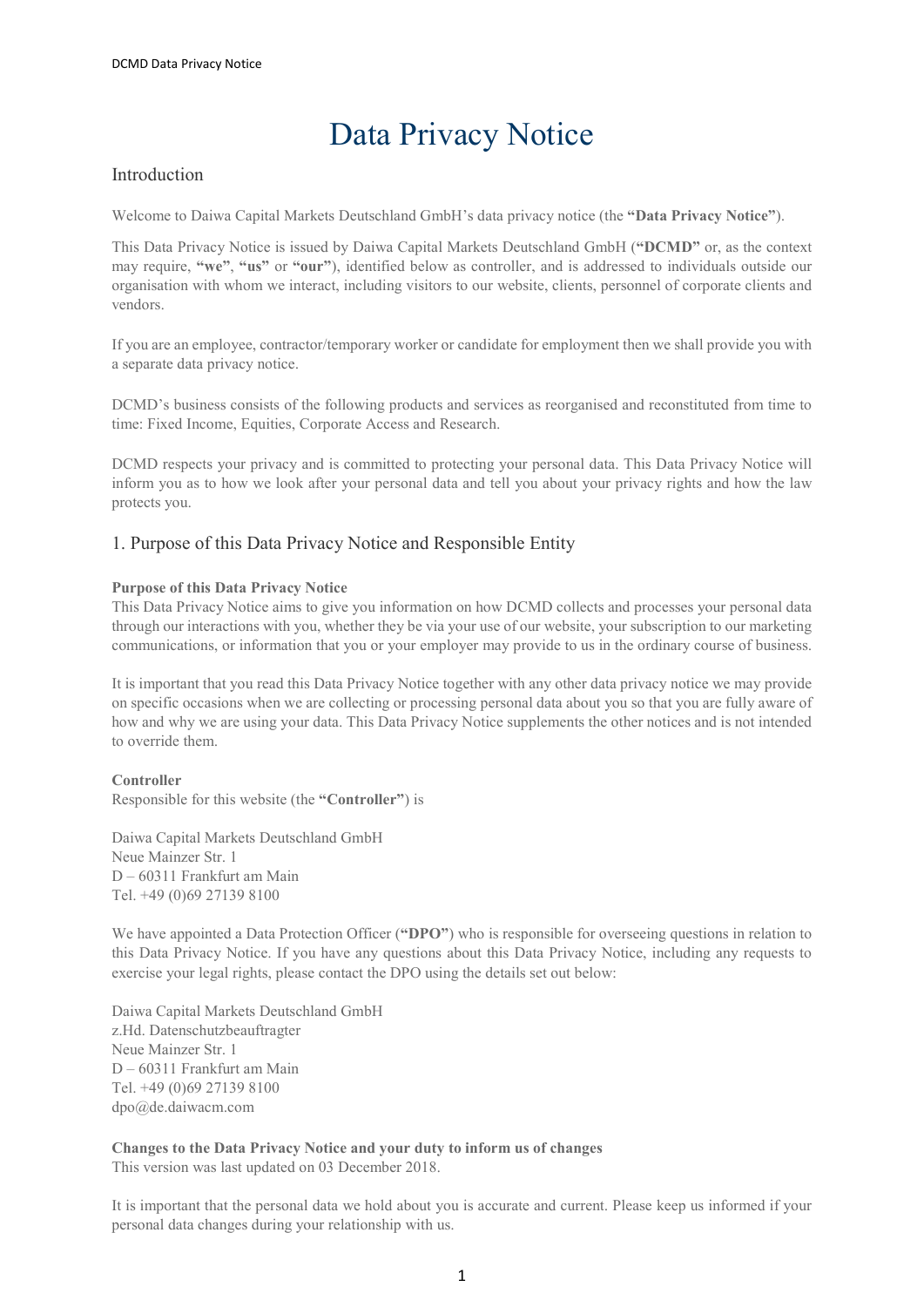## Third-party links

Our website may include links to third-party websites, plug-ins and applications. Clicking on those links or enabling those connections may allow third parties to collect or share data about you. We do not control these third-party websites and are not responsible for their privacy statements. When you leave our website, we encourage you to read the data privacy notice of every website you visit.

# 2. The data we collect about you

Personal data, or personal information, means any information about a living individual from which that person can be identified. It does not include data where the identity has been removed (anonymous data).

We may collect, use, store and transfer different kinds of personal data about you which we have been grouped together as follows:

- Identity Data includes first name(s), maiden name, last name, username or similar identifier, marital status, title, academic degree, profession, date of birth, gender, nationality, images of passports, driving licenses, photographs and visual images.
- Employment Data includes industry, department, role, business activities, and names of current or former employers.
- Contact Data includes billing address, delivery address, workplace, e-mail address, telephone number, fax number and mobile phone number.
- Financial Data includes bank account, transaction and payment card details.
- Transaction Data includes details about payments to and from you and other details of products and services you have purchased from us.
- Technical Data includes internet protocol (IP) address, your login data, browser type and version, time zone setting and location, browser plug-in types and versions, operating system and platform and other technology on the devices you use to access this website.
- Usage Data includes information about how you use our website, products and services.
- Marketing and Communications Data includes your preferences in receiving marketing from us and our third parties and your communication preferences.

We do not generally seek to collect any **Special Categories of Personal Data** about you (this includes details about your race or ethnicity, religious or philosophical beliefs, sex life, sexual orientation, political opinions, trade union membership, information about your health and genetic and biometric data) nor do we collect any information about criminal convictions and offences.

In the event you register for an event or conference with us, we may ask about your health for the purpose of identifying and allowing for any disabilities or special dietary requirements you may have. Any use of such information is based on your consent. If you do not provide such information, then we may not be able to take such precautions.

## If you fail to provide personal data

Where we need to collect personal data by law, or under the terms of a contract we have with you and you fail to provide that data when requested, we may not be able to perform the contract we have or are trying to enter into with you (for example, to provide you with goods or services). In this case, we may have to cancel a product or service you have with us or that we purchase from you, but we will notify you if this is the case at the time.

# 3. How is your personal data collected?

We use different methods to collect data from and about you including through:

- Direct interactions. You may give us your Identity, Employment, and Contact Data by filling in forms or by corresponding with us by post, phone, e-mail or otherwise. This includes personal data you provide when you:
	- o procure services from us;
	- o subscribe to our publications;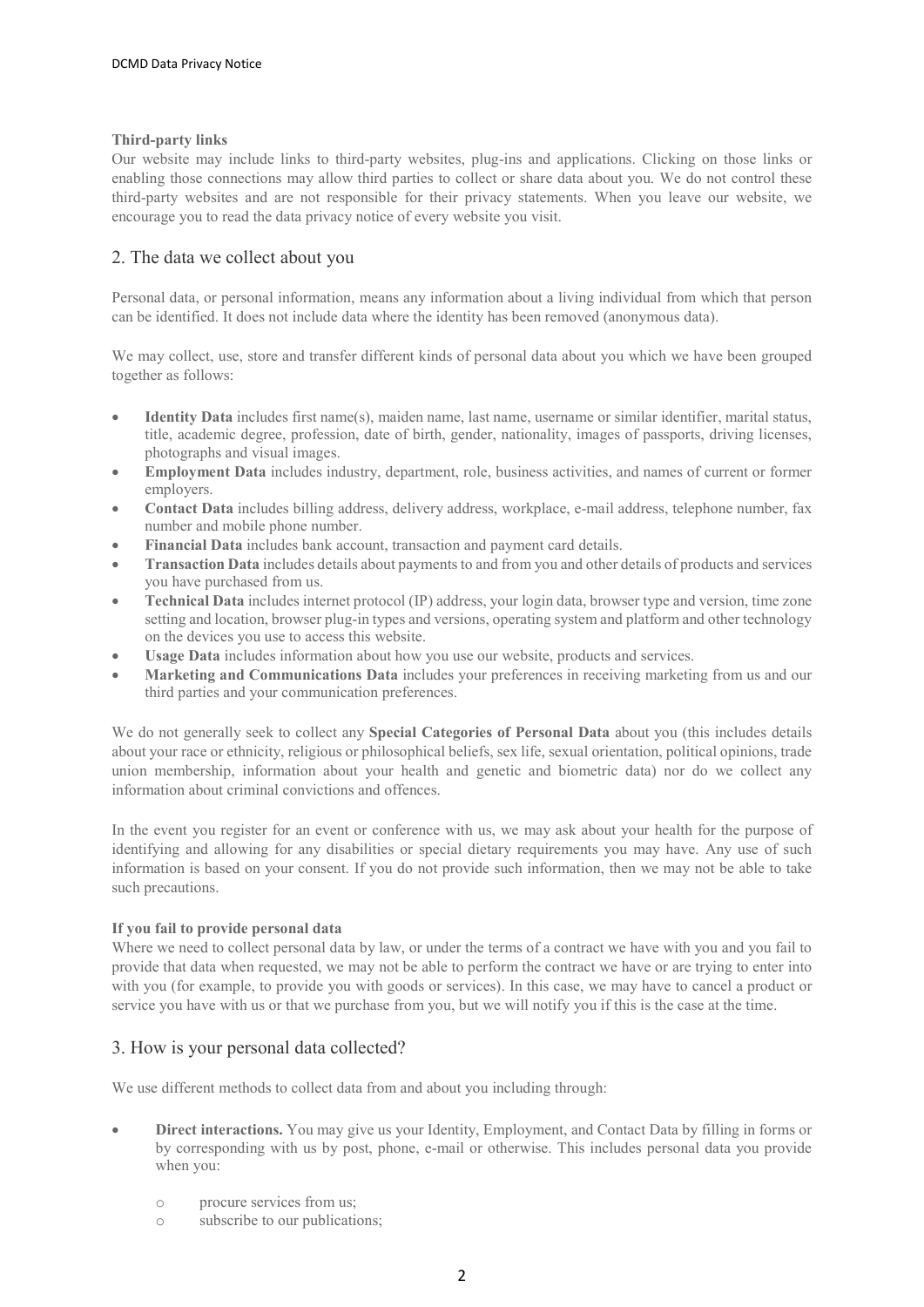- o request marketing to be sent to you;
- o provide us with products or services;
- o otherwise in the ordinary course of our relationship with you.
- Automated technologies or interactions. As you interact with our website, we may automatically collect Technical Data about your equipment, browsing actions and patterns. We collect this personal data by using cookies, server logs and other similar technologies. Please see our Cookie Policy for further details.
- Third parties or publicly available sources. We may receive personal data about you from various third parties and public sources, e.g. as set out below:
	- o Your employer, where the same is one of our customers or vendors
	- o Technical Data from analytics providers such as Google LLC who may be based outside the EU
	- o Internet
	- o Media (e.g. press)
	- o Commercial Register
	- o Transparency Register
	- o Data broker or aggregators such as World-Check

## 4. How and on which legal basis we use your personal data

We will only use your personal data when the law, in particular the General Data Protection Regulation (EU) 2016/679 ("GDPR" or *Datenschutzgrundverordnung*, "DSGVO"), allows us to. Most commonly, we will use your personal data in the following circumstances:

As a result of your consent *(Einwilligung)* (Art. 6 para. 1 a DSGVO):

To the extent you have consented to the processing of personal data by us for certain purposes (such as passing on data within the Daiwa Group), such processing is legitimate on the basis of your consent. Consent once given may be revoked at any time. Revocation of consent has an effect only for the future and does not affect the legitimacy of the data processed until revocation.

 Where we need to perform the contract that we have entered into, or that we are about to enter into, with you (Vertragserfüllung oder Durchführung vorvertraglicher Maßnahmen) (Art. 6 para. 1 b DSGVO):

Data are processed for the purpose of providing and arranging financial services in connection with the performance of our agreements with our clients or for performing pre-contractual measures as a result of queries. The purposes of data processing are primarily determined by the specific product and may, among others, include execution of transactions. For further details on the purposes of data processing, please refer to our Terms of Business for Professional Clients or, as the case may be, Eligible Counterparties.

• Where we need to comply with a legal or regulatory obligation (Erfüllung einer rechtlichen Verpflichtung) that we are subject to  $(Art. 6$  para. 1 c DSGVO), or where we act in the public interest (im öffentlichen Interesse) (Art. 6 para. 1 e DSGVO):

We, as an investment services company (Wertpapierdienstleistungsunternehmen) are subject to various legal obligations, i.e. statutory requirements (such as the Banking Act (Kreditwesengesetz, "KWG"), the law on Money Laundering (Geldwäschegesetz, "GwG"), the Securities Trading Act (Wertpapierhandelsgesetz, "WpHG"), tax laws and regulations relating to the supervision of banking (e.g. the German Federal Bank (Bundesbank) and the Federal Financial Supervisory Authority (Bundesanstalt für Finanzdienstleistungsaufsicht, "BaFin")). The purposes of processing include, among others, checking identity and age, prevention of fraud and money laundering, compliance with obligations of control and reporting under tax laws and the assessment and management of risks within DCMD and the Daiwa Group.

Where it is necessary for our **legitimate interests** (or those of a third party) (Verarbeitung aufgrund berechtigten Interesses), and your interests and fundamental rights do not override those interests (Art. 6 para. 1 f DSGVO):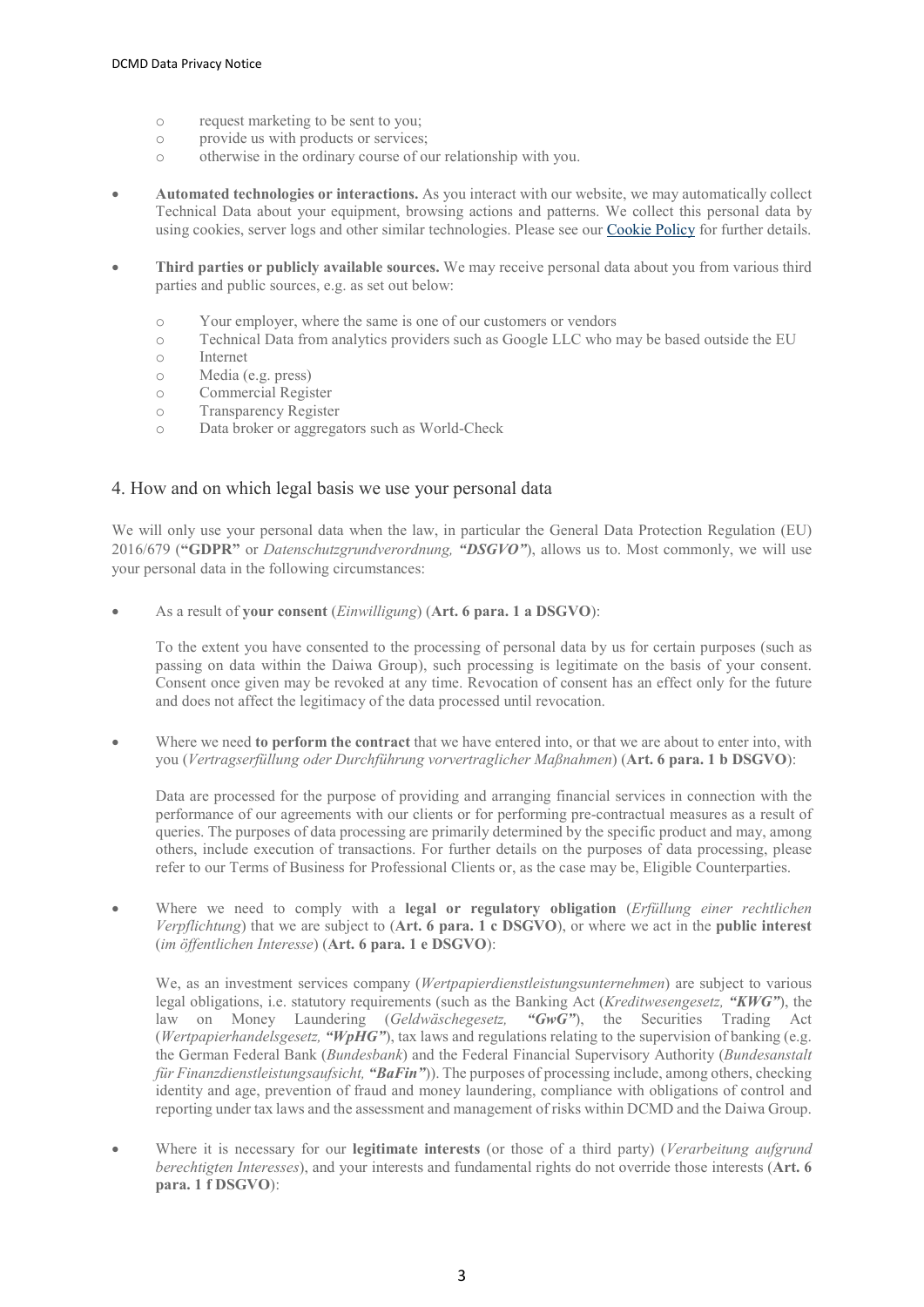A legitimate interest means the interest of our business in conducting and managing our business. To the extent necessary, we will process your data beyond the scope of the actual performance of the contract in order to protect justified interests of our own and of third parties, such as (e.g.):

- o Market research unless you have objected to the use of your data,
- o Lodging legal claims and defence in case of legal disputes,
- o Ensuring IT security and the IT operation of DCMD,
- o Prevention and investigation of criminal acts, and
- o Risk management within the Daiwa Group.

We make sure we consider and balance any potential impact on you (both positive and negative) and your rights before we process your personal data for our legitimate interests. We do not use your personal data for activities where our interests are overridden by the impact on you (unless we have your consent or are otherwise required or permitted to by law).

## Purpose for which we will use your personal data

We have set out below, in a table format, a description of all the ways we plan to use your personal data, and which of the legal bases we rely on to do so. We have also identified what our legitimate interests are where appropriate.

Note that we may process your personal data for more than one lawful ground depending on the specific purpose for which we are using your data. Please contact us if you need details about the specific legal ground we are relying on to process your personal data where more than one ground has been set out in the table below.

| <b>Purpose/Activity</b>                                                                                                            | <b>Type of data</b>                                                                                                | <b>Lawful basis for processing</b><br>(incl. basis of legitimate interest)                                                                                                                                                                                 |
|------------------------------------------------------------------------------------------------------------------------------------|--------------------------------------------------------------------------------------------------------------------|------------------------------------------------------------------------------------------------------------------------------------------------------------------------------------------------------------------------------------------------------------|
| <b>Anti-Money Laundering</b><br>(AML)<br><b>Know your Client</b><br>(KYC)                                                          | a) Identity<br>b) Employment<br>c) Contact                                                                         | Performance of a contract with you.<br>Necessary to comply with a legal<br>obligation.<br>Necessary for our legitimate interests to<br>prevent money laundering and fraud.                                                                                 |
| <b>Client On-boarding</b>                                                                                                          | Identity<br>a)<br>b) Employment<br>c) Contact<br>d) Financial                                                      | Performance of a contract with you.<br>Necessary to comply with a legal<br>obligation.<br>Necessary for our legitimate interests in<br>order to facilitate the growth of our<br>business and initiate or expand upon our<br>trading relationship with you. |
| To provide services to you<br>including:<br>a) Manage payments, fees<br>and charges;<br>b) Collect and recover<br>money owed to us | a) Identity<br>b) Employment<br>c) Contact<br>d) Financial<br>e) Transaction<br>f) Marketing and<br>Communications | Performance of a contract with you.<br>$\overline{\phantom{a}}$<br>Necessary for our legitimate interests (to<br>recover debts due to us).                                                                                                                 |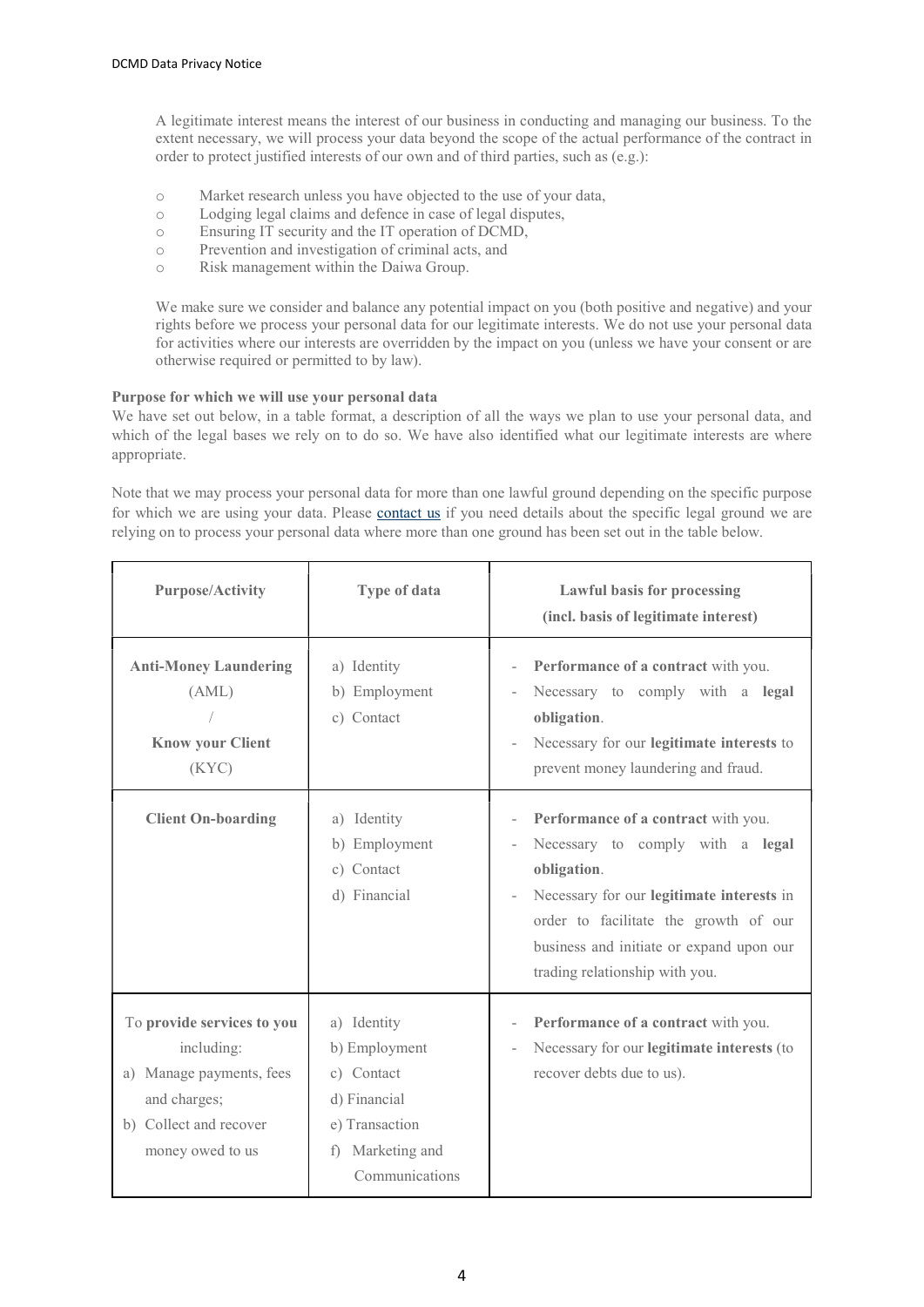| <b>Purpose/Activity</b>                                                                                                                                                                                                                                                                                                                                       | Type of data                                                                                   | <b>Lawful basis for processing</b><br>(incl. basis of legitimate interest)                                                                                                                                                                                                                            |
|---------------------------------------------------------------------------------------------------------------------------------------------------------------------------------------------------------------------------------------------------------------------------------------------------------------------------------------------------------------|------------------------------------------------------------------------------------------------|-------------------------------------------------------------------------------------------------------------------------------------------------------------------------------------------------------------------------------------------------------------------------------------------------------|
| To receive goods<br>or services<br>from you                                                                                                                                                                                                                                                                                                                   | a) Identity<br>b) Employment<br>c) Contact<br>d) Financial                                     | Performance of a contract with you.<br>Necessary for our legitimate interests.                                                                                                                                                                                                                        |
| To manage our<br>relationship with you<br>which will include:<br>a) Notifying you about<br>changes to our terms of<br>business or our Data<br>Privacy Policy;<br>b) Notifying you of<br>changes to relevant<br>policies and procedures<br>which impact upon the<br>services we provide or<br>receive from you;<br>c) Prospecting;<br>d) Provision of research | a) Identity<br>b) Employment<br>c) Contact<br>d) Profile<br>e) Marketing and<br>Communications | Performance of a contract with you.<br>Necessary to comply with a legal<br>obligation.<br>Necessary for our legitimate interests (to<br>keep our records updated and enhance our<br>relationship with you) provided these<br>interests are not outweighed by your<br>fundamental rights and freedoms. |
| Compliance<br>and<br>regulatory requirements                                                                                                                                                                                                                                                                                                                  | a) Identity<br>b) Employment<br>c) Contact<br>d) Financial                                     | Necessary to<br>comply with<br>legal<br>a<br>obligation.                                                                                                                                                                                                                                              |
| Physical security of our<br>premises including CCTV<br>recording and taking a<br>record of visits to our<br>offices and issuing security<br>passes                                                                                                                                                                                                            | a) Identity<br>b) Employment<br>c) Contact                                                     | Necessary to comply with a<br>legal<br>obligation.<br>Necessary for our legitimate interests for<br>$\overline{\phantom{0}}$<br>the purpose of ensuring the physical and<br>electronic security of our business and<br>premises and maintaining the safety of our<br>staff members.                   |
| Health and safety<br>assessments                                                                                                                                                                                                                                                                                                                              | a) Identity<br>b) Employment<br>c) Contact                                                     | Necessary to comply with<br>$\rm{a}$<br>legal<br>obligation.<br>Necessary for our legitimate interests for<br>the purpose of providing a safe and secure<br>environment on our premises.                                                                                                              |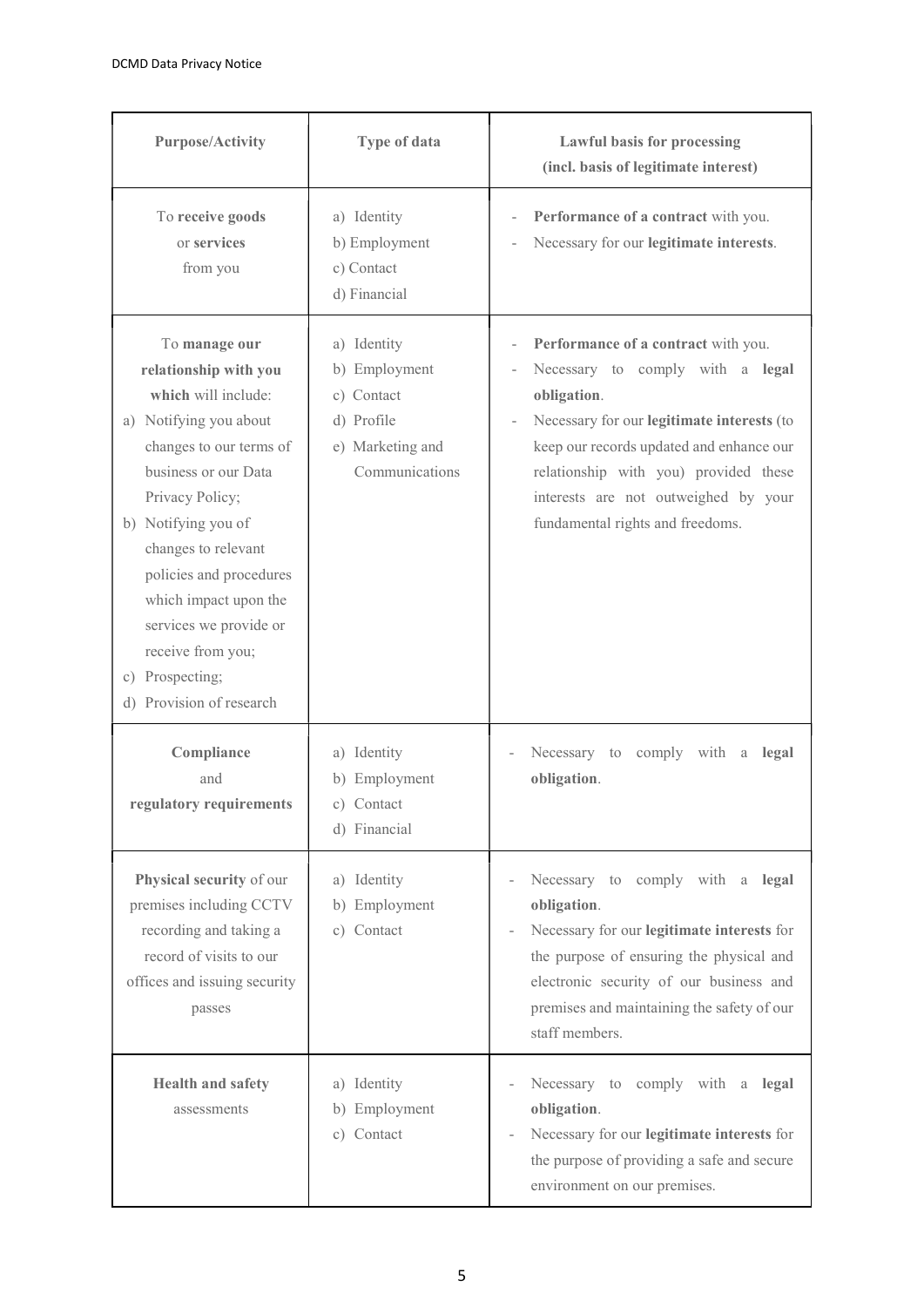| <b>Purpose/Activity</b>                                                                                                                                                                     | Type of data                                 | <b>Lawful basis for processing</b><br>(incl. basis of legitimate interest)                                                                                                                                                                                                                            |
|---------------------------------------------------------------------------------------------------------------------------------------------------------------------------------------------|----------------------------------------------|-------------------------------------------------------------------------------------------------------------------------------------------------------------------------------------------------------------------------------------------------------------------------------------------------------|
| <b>Risk Management</b><br>to manage our operational,<br>credit and market risk                                                                                                              | a) Identity<br>b) Employment<br>c) Financial | Necessary to comply with a<br>legal<br>obligation.<br>Necessary for our legitimate interests for<br>the purpose of managing the risks to which<br>our business is exposed.                                                                                                                            |
| To administer and protect<br>our business and our<br>website (including<br>troubleshooting, data<br>analysis, testing, system<br>maintenance, support,<br>reporting and hosting of<br>data) | a) Identity<br>b) Contact<br>c) Technical    | Necessary for our legitimate interests (for<br>running our business, provision of<br>administration and IT services, network<br>security, to prevent fraud and in the<br>context of a business reorganisation or<br>group restructuring exercise).<br>Necessary to comply with a legal<br>obligation. |
| To use data analytics to<br>improve our website,<br>products/services,<br>marketing, customer<br>relationships and<br>experiences                                                           | a) Technical<br>b) Usage                     | Necessary for our legitimate interests (to<br>define types of customers for our products<br>and services, to keep our website updated<br>and relevant, to develop our business and<br>to inform our marketing strategy).                                                                              |
| Corporate access and<br>conference facilitation                                                                                                                                             | a) Identity<br>b) Employment<br>c) Contact   | Necessary for our legitimate interests or<br>those of third parties where such interests<br>are not overridden by your rights and<br>freedoms.                                                                                                                                                        |

## Marketing

Generally, we do not rely on consent as a legal basis for processing your personal data other than in relation to sending direct marketing communications to you via e-mail or contacting you via telephone where we may seek your consent; alternatively, we may provide marketing information on the basis of legitimate interest.

Irrespective of the basis on which we process your data to provide marketing communications, you have the right to withdraw consent to marketing at any time by contacting the DPO as specified in Section 1, in addition to which our e-mails contain an unsubscribe option.

## Third-party marketing

We will get your express opt-in consent before we share your personal data with any company outside the Daiwa Group of companies for third party marketing purposes.

## Opting Out

You can ask us or third parties to stop sending you marketing messages at any time by following the opt-out links on any marketing message sent to you or by contacting us at any time.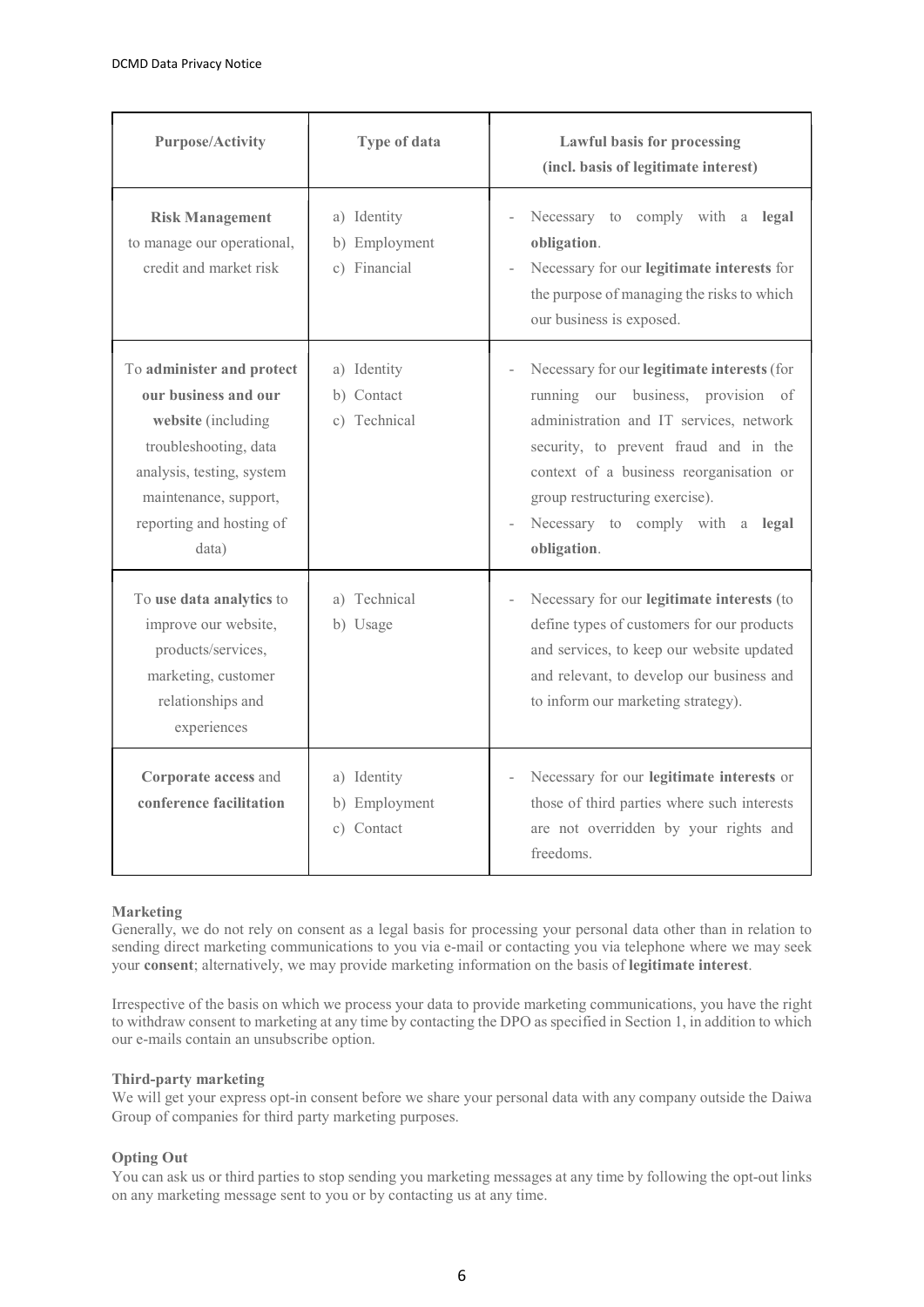Where you opt out of receiving these marketing messages, we may continue to contact you to the extent necessary for the purposes of any services you have requested from us.

## Cookies

You can set your browser to refuse all or some browser cookies, or to alert you when websites set or access cookies. If you disable or refuse cookies, please note that some parts of this website may become inaccessible or not function properly. For more information about the cookies we use, please see here.

#### Change of purpose

We will only use your personal data for the purposes for which we collected it.

If we need to use your personal data for an unrelated purpose, we will notify you and we will explain the legal basis which allows us to do so.

Please note that we may process your personal data without your knowledge or consent, in compliance with the above rules, where this is required or permitted by law.

## 5. International Transfers

We may share your personal data within the Daiwa Group. This may involve transferring your data outside the European Economic Area ("EEA").

Whenever we transfer your personal data out of the EEA, we ensure a similar degree of protection is afforded to it by ensuring at least one of the following safeguards is implemented:

- We will only transfer your personal data to countries that have been deemed to provide an adequate level of protection for personal data by the European Commission.
- Where we use certain service providers or in sharing with other Daiwa Group companies, we use specific contracts approved by the European Commission which give personal data the same protection it has in Europe, either via binding corporate rules or model clauses.
- Where we use providers based in the US, we may transfer data to them if they are part of the Privacy Shield which requires them to provide similar protection to personal data shared between the Europe and the US.

Please contact us if you want further information on the specific mechanism used by us when transferring your personal data out of the EEA.

## 6. Data Security

We have put in place appropriate security measures to prevent your personal data from being accidentally lost, used or accessed in an unauthorised way, altered or disclosed. In addition, we limit access to your personal data to those employees, agents, contractors and other third parties who have a business need to know. They will only process your personal data on our instructions and they are subject to a duty of confidentiality.

We store all personal data on secure servers with relevant access and perimeter controls. Any personal data sent to us, either in writing or e-mail, may be insecure in transit and we cannot guarantee its delivery.

We have put in place procedures to deal with any suspected personal data breach and will notify you and any applicable regulator of a breach where we are legally required to do so.

# 7. Data Retention

## How long will you use my personal data for?

We will only retain your personal data for as long as necessary to fulfil the purposes we collected it for, including for the purposes of satisfying any legal, accounting, or reporting requirements.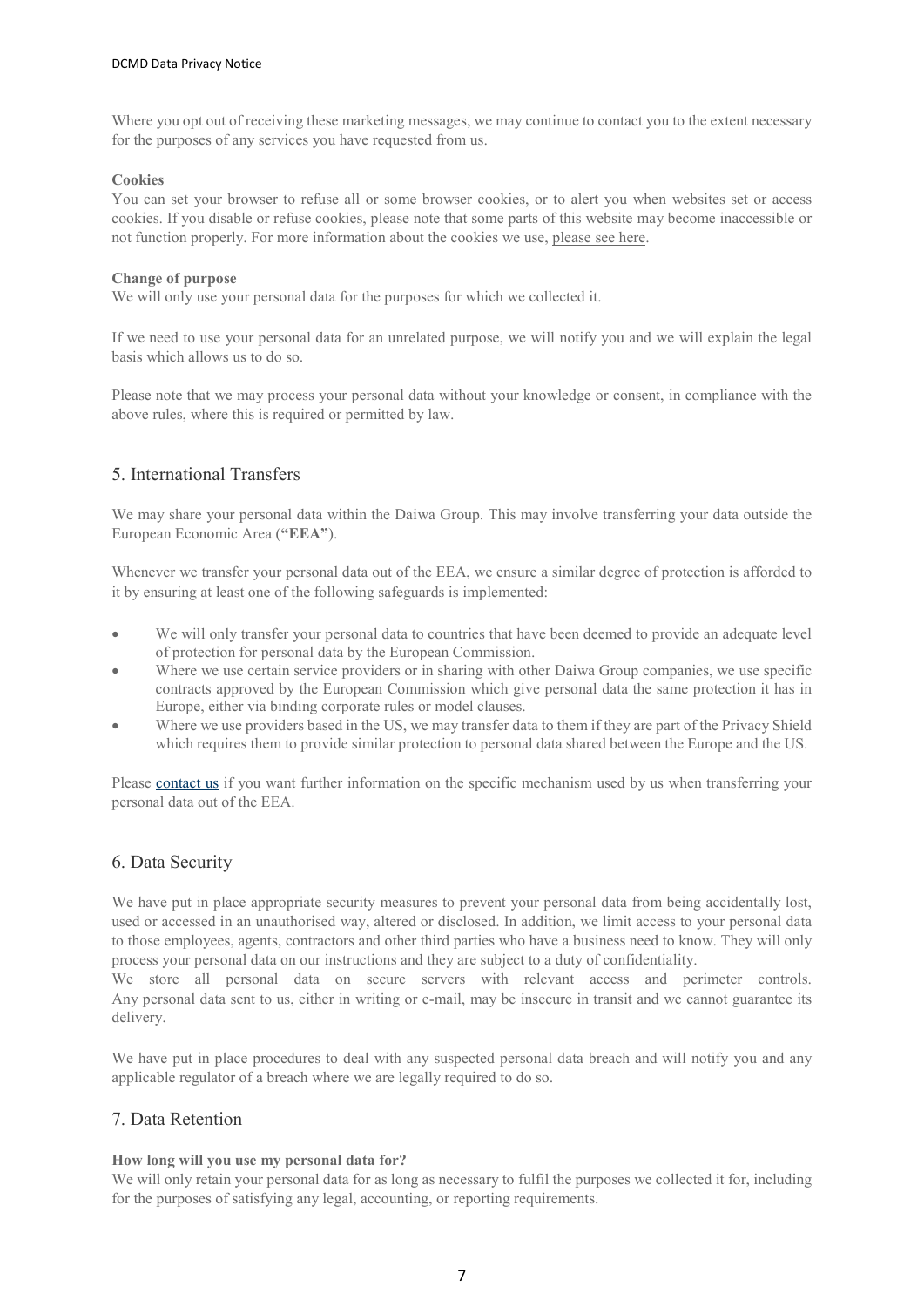To determine the appropriate retention period for personal data, we consider the amount, nature, and sensitivity of the personal data, the potential risk of harm from unauthorised use or disclosure of your personal data, the purposes for which we process your personal data and whether we can achieve those purposes through other means, and the applicable legal requirements.

Details of retention periods for different aspects of your personal data are available upon request from us by contacting us.

# 8. Your legal rights

The following rights are available to you:

## Right of access, Art. 15 DSGVO:

 This enables you to receive a copy of the personal data we hold about you and to check that we are lawfully processing it.

## Right of rectification, Art. 16 DSGVO:

 This enables you to have any incomplete or inaccurate data that we may hold about you corrected, though we may need to verify the accuracy of your new data.

## Right to be forgotten, Art. 17 DSGVO:

 This enables you to ask us to delete or remove personal data where there is no good reason for us continuing to process it. You also have the right to ask us to delete or remove your personal data where you have successfully exercised your right to object to processing (see below), where we may have processed your information unlawfully or where we are required to erase your personal data to comply with local law. Note, however, that we may not always be able to comply with your request of erasure for specific legal reasons which will be notified to you, if applicable, at the time of your request.

## Right to restriction of processing, Art. 18 DSGVO:

 You may request that we suspend the processing of your personal data where: (a) you want us to establish the data's accuracy; (b) our use of the data is unlawful but you do not want us to erase it; (c) you need us to hold the data even if we no longer require it as you need it to establish, exercise or defend legal claims; or (d) you have objected to our use of your data but we need to verify whether we have overriding legitimate grounds to use it.

## Right to data portability, Art. 20 DSGVO:

 Where processing is based upon consent or by virtue of a contract between us, and processing is carried out by automated means, then you may request that we deliver to you or to a controller nominated by you the personal data concerning you in a structured, commonly used and machine readable format.

## Right to object, Art. 21 DSGVO:

Where our processing is based on our (or a third party's) legitimate interests and you consider that such processing impacts on your fundamental rights and freedoms. You also retain this right where we are processing your data in connection with direct marketing. Please note that we may not be able to comply with your request where we subsequently demonstrate that we have compelling legitimate grounds to process your information which overrides those rights and freedoms.

## Right to withdraw consent:

 Your consent to the processing of personal data granted to us may be withdrawn at any time by informing us accordingly. Please keep in mind that such withdrawal will be effective only for the future, i.e. does not affect the lawfulness of the processing prior to that withdrawal, and it may mean that we need to cease to provide you with services or access.

If you wish to exercise any of the rights set out above, please contact the Data Protection Officer as specified above.

It is also possible to lodge a complaint with a supervisory authority. We would, however, appreciate the chance to deal with your concerns before you approach the supervisory authority, so please contact us in the first instance.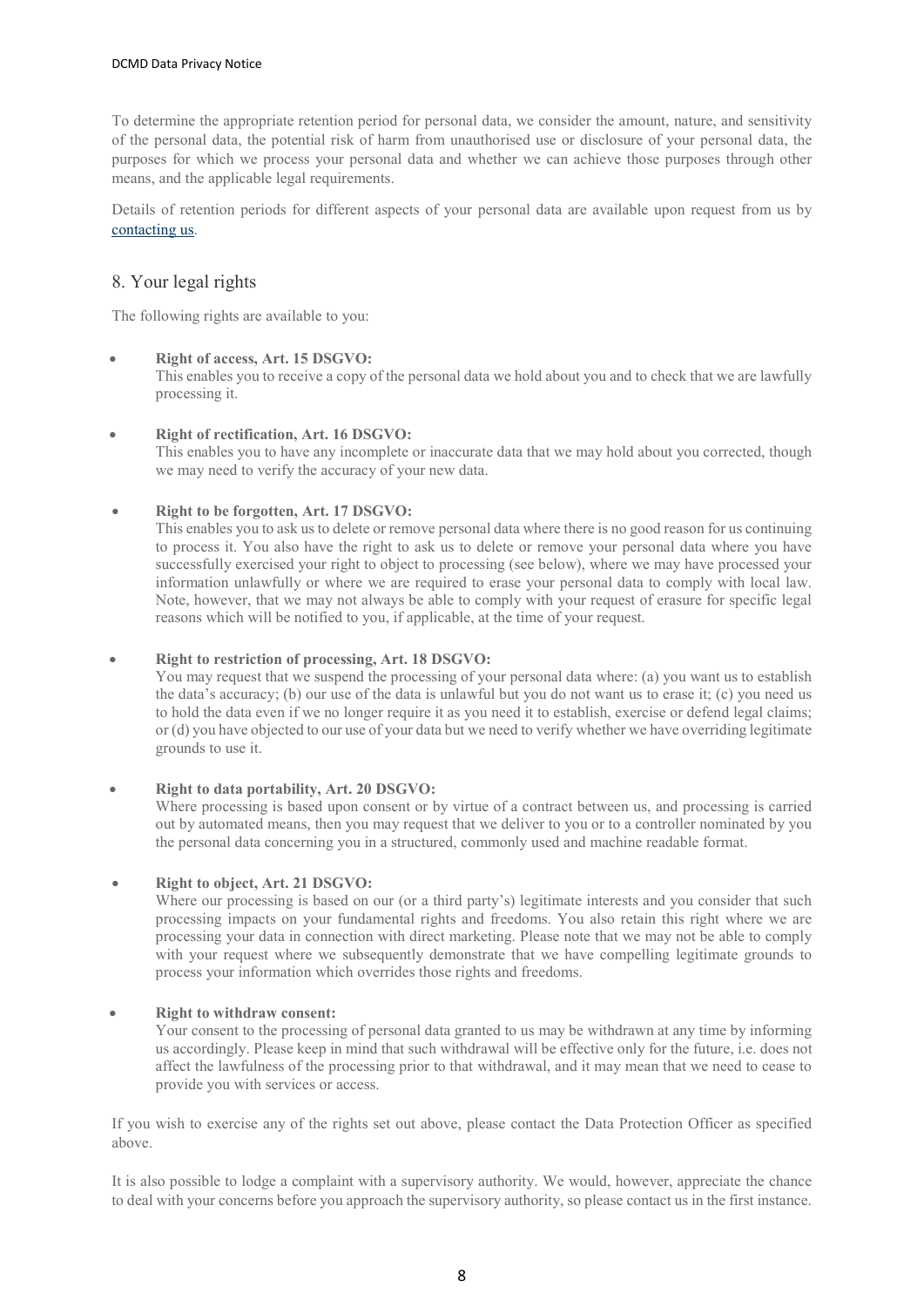#### No fee usually required

You will not normally have to pay a fee to access your personal data (or to exercise any of the other rights). However, we may charge a reasonable fee if your request is clearly unfounded, repetitive or excessive. Alternatively, we may refuse to comply with your request in these circumstances.

#### What we may need from you

We may need to request specific information from you to help us confirm your identity and ensure your right to access your personal data (or to exercise any of your other rights). For example, evidence of identity by way of passport or driver's license, as well as a recent bank statement or utility bill to confirm your address. This is a security measure to ensure that personal data is not disclosed to any person who has no right to receive it. We may also contact you to ask you for further information in relation to your request to speed up our response.

#### Time limit to respond

We respond to all legitimate requests within one month. Occasionally it may take us longer than a month if your request is particularly complex or you have made a number of requests. In this case, we will notify you of any delay and keep you updated.

## 9. Disclosures of your personal data

We may have to share your personal data with the parties set out below for the purposes set out in the table in paragraph 4 above.

- Internal Third Parties: being other entities within the Daiwa Group acting either as joint controllers or processors.
- External Third Parties including:
	- you,
	- clients and customers of our businesses,
	- anti-fraud services,
	- reference agencies,
	- risk management solutions providers,
	- market data or financial software/service providers,
	- governmental, legal regulatory or similar authorities upon request or where required including for the purpose of reporting any suspected breach of law or regulations,
	- accountants, auditors, corporate advisors, lawyers, and any other professional advisors subject to obligations of confidentiality,
	- Customer Relationship Management ("CRM") system provider,
	- any relevant party, claimant, law enforcement agency or court to the extent necessary or the establishment, exercise or defence of any legal rights,
	- any relevant party for the purposes of prevention, investigation, detection or prosecution of criminal offences or the execution of criminal penalties,
	- webhosting and e-mail services;
	- conference facilitators, travel companies, and concierge services where you have elected to attend a conference organised or sponsored by an Internal Third Party,
	- other third party service providers acting as processors necessary for providing our services to you.
- Third parties to whom we may choose to sell, transfer, or merge parts of our business or our assets. Alternatively, we may seek to acquire other businesses or merge with them. If a change happens to our business, then the new owners may use your personal data in the same way as set out in this Data Privacy Notice.

We require all third parties to respect the security of your personal data and to treat it in accordance with the law. We do not allow our third-party service providers to use your personal data for their own purposes and only permit them to process your personal data for specified purposes and in accordance with our instructions.